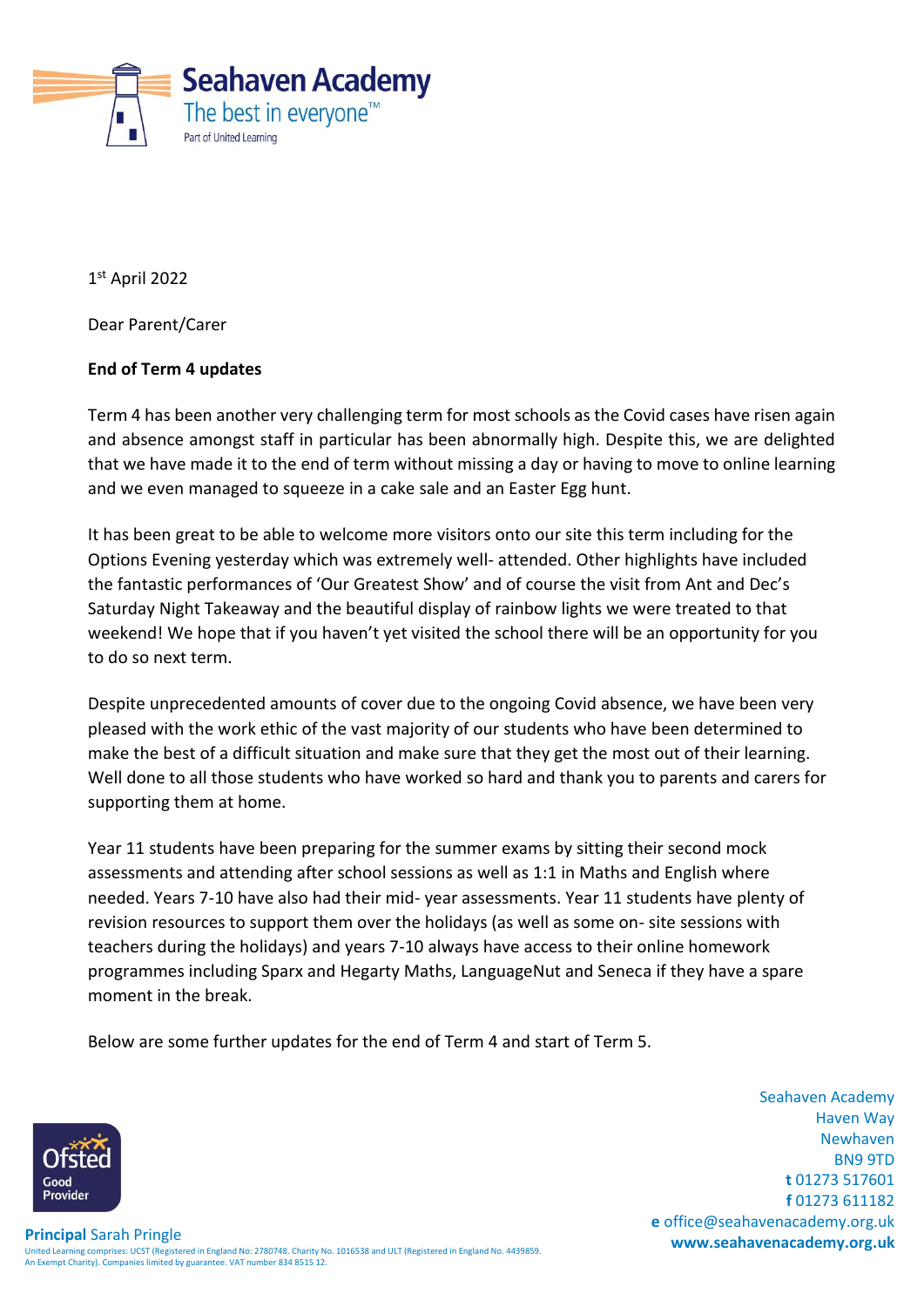## **Term dates:**

East Sussex has different holidays from Brighton and Hove and also West Sussex at various points this year.

## Please note:

| End of term 4       | Friday 1 <sup>st</sup> April (2.20pm finish)                                                    |
|---------------------|-------------------------------------------------------------------------------------------------|
| Start of term 5     | Wednesday 20 <sup>th</sup> April (Tuesday 19 <sup>th</sup> April, INSET day)                    |
| <b>Bank Holiday</b> | Monday 2 <sup>nd</sup> May                                                                      |
| End of term 5       | Friday 27 <sup>th</sup> May                                                                     |
| Start of term 5     | Monday 6 <sup>th</sup> June                                                                     |
| End of term 6       | Thursday 21 <sup>st</sup> July (Friday 22 <sup>nd</sup> July, additional day school holiday for |
|                     | <b>Queen's Platinum Jubilee)</b>                                                                |

## **COVID-19 Guidance**

From  $1<sup>st</sup>$  April, the recommendation for any student with a positive Covid test is that they stay away from school for 3 days only. This is to balance the efforts to reduce the spread of the virus and the disruption caused to the education of our young people by prolonged absence. We will continue to have the following in place to help manage the spread of the virus

- 1. Have hand sanitisation points available
- 2. Maintain more regular cleaning
- 3. Ensure good ventilation in learning and social spaces
- 4. Allow any individual to wear face masks if they prefer although they are not required anywhere on campus

Thank you to everyone for your support as we hopefully are now returning to normality longer term.

### **Conflict in Ukraine**

Many of our students have been understandably anxious or upset by the news of the Russian attack upon Ukraine. To support their questions and concerns, we have dedicated time during tutor time to address these matters. We have delivered presentations that have informed students of the history of the conflict of Ukraine, current news/information on the attacks and advice on where to go for support. Below are some useful resources to help parents and young people bring these conversations into the classroom or home.

War in Ukraine: What's happening there? - CBBC Newsround <https://www.bbc.co.uk/newsround/60554258>